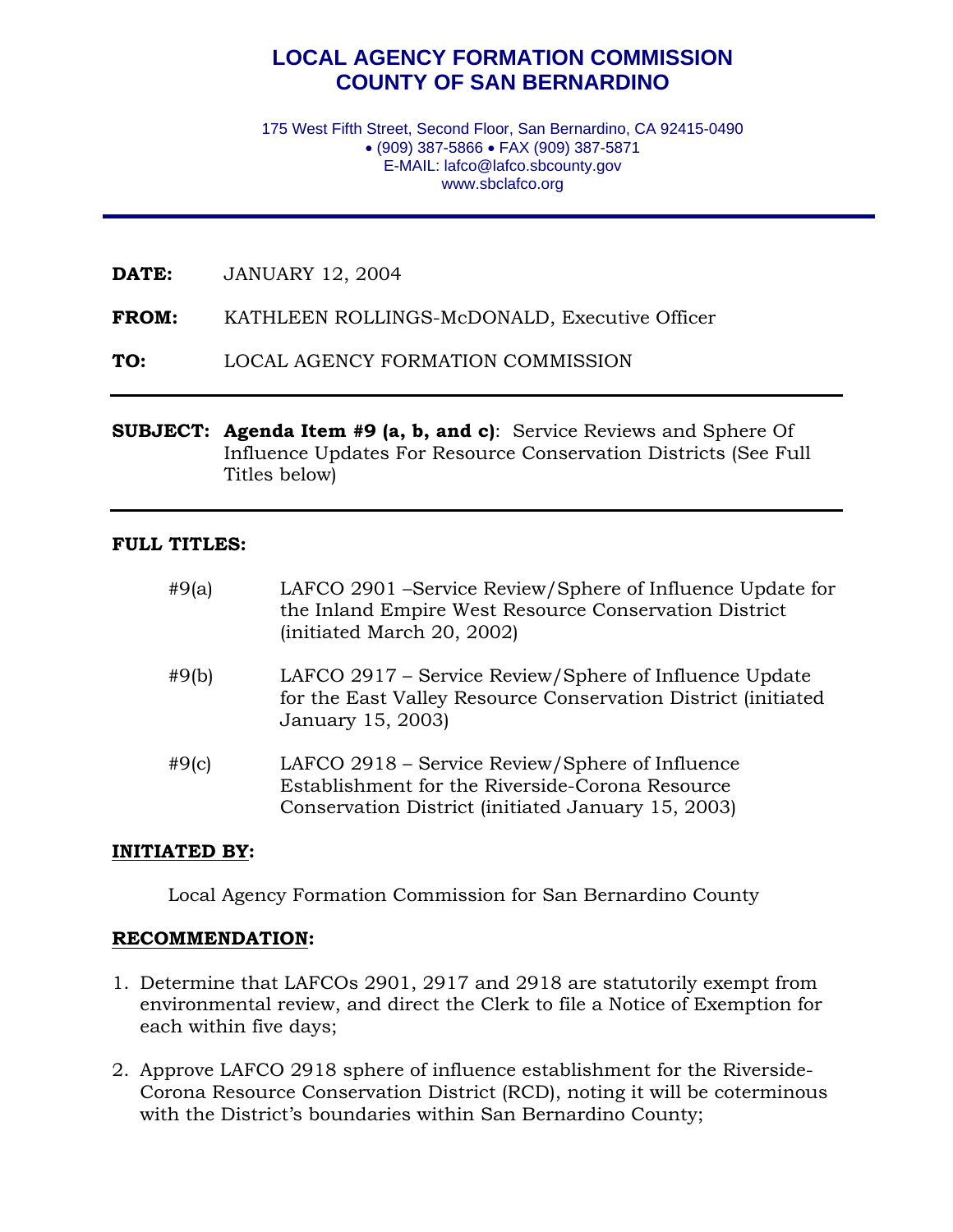- 3. Approve a sphere of influence expansion for the East Valley Resource Conservation District (RCD) (LAFCO 2917) to include within its sphere territory:
	- a. that area not currently a part of a Resource Conservation District between the existing boundaries of the East Valley RCD and the Inland Empire West Resource Conservation District (RCD);
	- b. expand the sphere to include the whole of the Inland Empire West RCD (within San Bernardino County); and
	- c. include the totally surrounded, unsphered area of the community commonly known as "Alta Loma",

 with the finding that consolidation of the Inland Empire West RCD and East Valley RCD should take place;

- 4. Approve a sphere of influence reduction for the Inland Empire West RCD (LAFCO 2901) to a zero-sphere of influence, with the finding that the District should be consolidated with the East Valley RCD; and,
- 5. Continue the adoption of the appropriate LAFCO Resolutions to the February hearing, direct staff to prepare the necessary documents setting forth the Commission's findings and determinations on these matters as outlined above, making the findings related to a service review required by Government Code Section 56430, and providing written responses to the factors of consideration required by Government Code Section 56425 for each.

# **BACKGROUND INFORMATION:**

In the spring of 2002, the Commission deferred the consideration of the service review/sphere update for the Inland Empire West RCD from the West Valley considerations until the East Valley agencies were reviewed on the basis that these regional agencies should be considered at one time. This hearing will open that process and the staff proposes to provide a general outline of the functions of these entities, followed by a specific look at the three service providers in the Valley portion of the County: Inland Empire West RCD, East Valley RCD, and Riverside-Corona RCD. Maps of the regional perspective of these agencies and individual maps of their boundaries within San Bernardino County are included as Attachment #1 to this report.

# **OUTLINE OF RESOURCE CONSERVATION DISTRICT SERVICES:**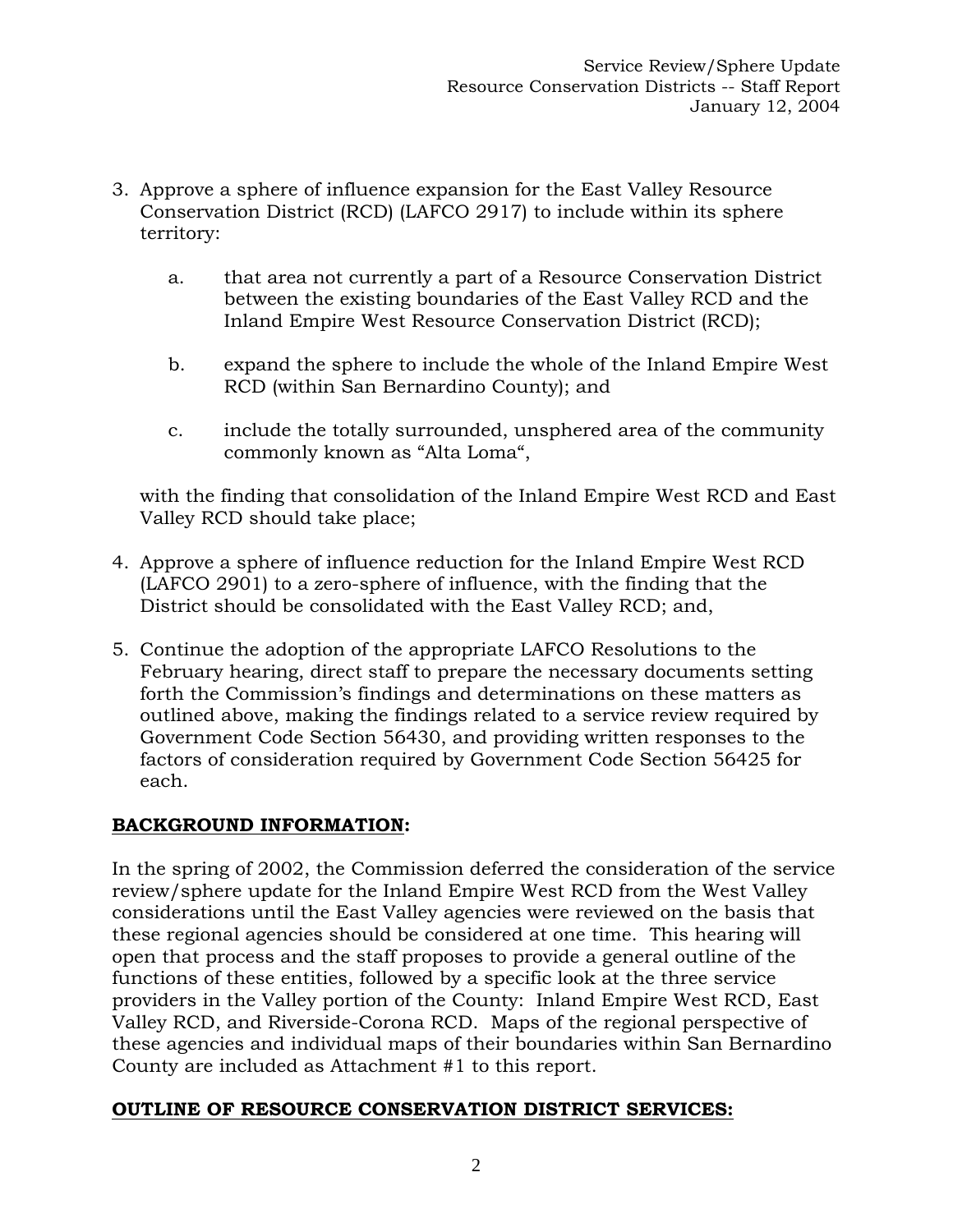Attachment #2 to this report includes a general outline of what a Resource Conservation District is and the services it can perform under its principal act as prepared by LAFCO staff, along with information taken from the California Association of Resource Conservation Districts' website. Together these documents provide a broad background on the governance, service delivery, and history of these entities. A general summary of this information follows:

Resource Conservation District Law has been in existence since 1938 as a means to address locally the national issues identified during the "Dust Bowl" crisis of the 1930's and to work with the federally-created Soil Conservation Service. This legislation has been amended over time and was last updated and amended in the 1991 legislative session. The services offered by these types of agencies include the control of runoff, the prevention or control of soil erosion, the development and distribution of water, and the improvement of land capabilities. In San Bernardino County these agencies have evolved as the land uses within our area have changed. These agencies have shifted their focus to manage the watersheds within their jurisdiction away from an agrarian economy.

Of special note in these considerations, 25 years ago the Commission conducted a study to determine, in essence, whether or not Resource Conservation Districts had outlived their intended purpose given the shrinking revenues to perform their services. This study was the outgrowth of funding questions following approval of Proposition 13 as RCDs were losing approximately two-thirds of their local property tax support. The position adopted by the Commission in April of 1979 was that Resource Conservation Districts continued to perform a needed function by providing a local liaison for the Federal Soil Conservation Service, but that consolidations of the districts serving within San Bernardino County should be pursued. A copy of that staff report and the minutes from the April 1979 hearing are included as Attachment #3 to this report.

Due to the regional nature of these agencies and their lack of annexation activity, they have had little official contact with LAFCO during the past 25 years. In 1982, the Commission reviewed and approved the consolidation of the Redlands-Highland-Yucaipa RCD with the San Gorgonio RCD (an agency within Riverside County) into what is now known as the East Valley RCD, implementing the direction of the Commission from 1979. In about the mid-1980's, the West End RCD changed its name to the Inland Empire West RCD, and noting the change in the District's name was about the last official participation of that District with the Commission. However, during 2001, problems associated with the financial management of the Inland Empire West RCD were brought to the Commission's attention. The direction to staff was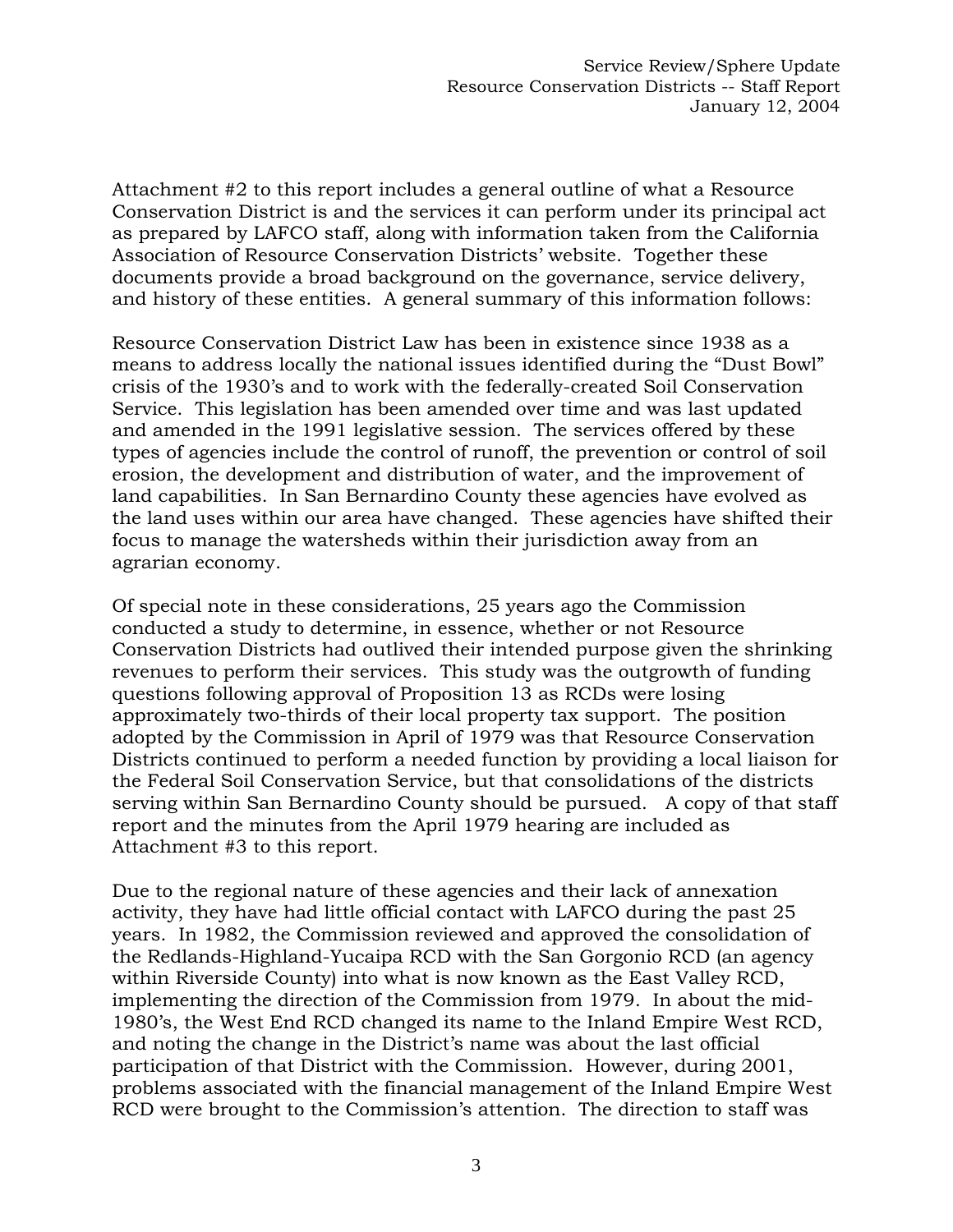that these matters be looked into during the now-mandated sphere of influence update/service review as the appropriate vehicle to look into the operations of these agencies.

### **SERVICE REVIEW:**

In reference to the factors and findings required for a service review, each of the Districts has provided a response for Commission consideration. These documents are included as attachments to this report. Each District has indicated that it performs a needed service working in conjunction with the Federal Natural Resource Conservation Service and others. Each District has provided a short- and long-range plan for its operations. So, the question is, Should these three agencies that provide the same types of services be consolidated? Is it more effective and efficient an operation if these agencies were consolidated into one or two entities serving the Valley portion of the County? The information which follows proposes to open that discussion:

- 1. Each of the three entities provides the services identified through coordination with the Federal Department of Agriculture/Natural Resource Conservation Service and performs education programs within their respective areas. Copies of the long-range plans for these entities are included in the information submitted for their service review.
- 2. It appears that these three agencies coordinate with the same level of federal liaison, specifically the District Conservationist, and consolidation would reduce the need for coordination with multiple districts. It is identified in the documents provided that the East Valley RCD and Riverside-Corona RCD have entered into cooperative agreements with the Federal USDA Natural Resource Conservation Service; no mention has been made to such an agreement within the Inland Empire West RCD documents.
- 3. Each of the RCDs are funded through a combination of a share of the general ad valorem tax along with the pursuit of grants, mitigation fees, payment for their services, or State bond revenues. The Districts' share of property tax revenue for Fiscal Year 2003-04 from San Bernardino County has been identified by the County Auditor-Controller's Office as follows:

| Inland Empire West RCD | \$281,269 |
|------------------------|-----------|
| East Valley RCD        | \$88,890  |
| Riverside-Corona RCD   | \$8,751   |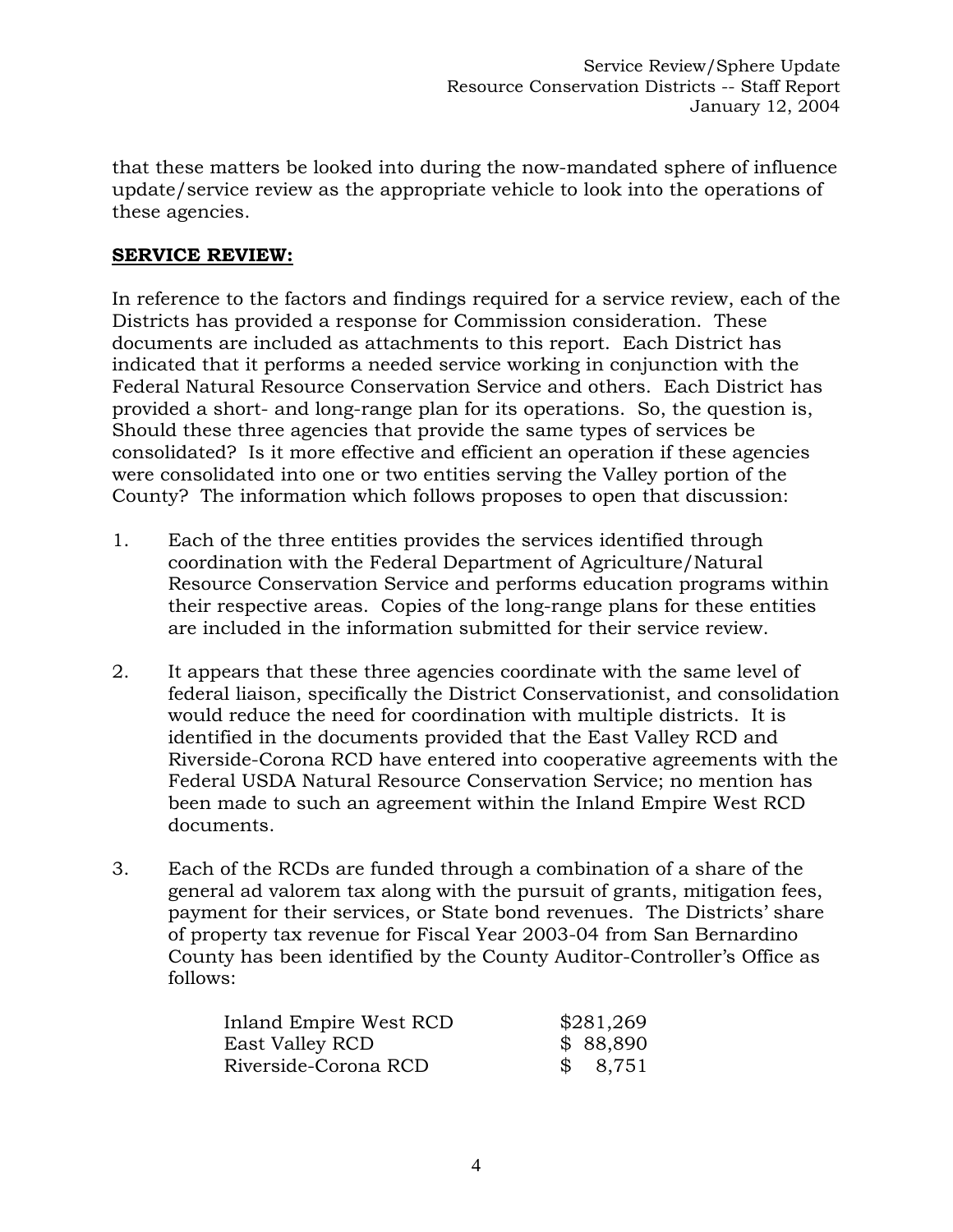One concern expressed by the Riverside-Corona RCD was that should a consolidation or reorganization propose to eliminate the area of the Riverside-Corona RCD within San Bernardino County, it would eliminate its bi-county status, affecting its exemption from participating in the State-mandated ERAF funding. The elimination of this exemption would reduce the District's property tax funding by approximately 20% in both San Bernardino **and** Riverside Counties.

### **FACTORS OF CONSIDERATION:**

Each of the RCDs have provided a response to the findings required by Government Code Section 56430 for the conduct of service reviews, which is included as a part of their attachment for Commission review. Pursuant to the requirements of Government Code Section 56425, every sphere of influence review is required to consider four factors of consideration. Due to the regional nature of these Districts, a response to these factors is difficult to provide. However, a summary response follows:

1. The present and planned land uses in the area, including agricultural and open-space lands:

 The present and planned land uses in the area comprising the Valley portion of San Bernardino County represent varying levels and intensities of urban development within the unincorporated County area and the corporate limits of the 14 municipalities. The transition of the Valley area from an agrarian economy to an urban one has changed the emphasis of the services offered by the regional RCDs. The East Valley RCD comprises approximately 453,390 acres (708 square miles) within San Bernardino and Riverside Counties; the Inland Empire West RCD encompasses 370,000 acres (578 square miles) within San Bernardino and Riverside Counties; and the Riverside-Corona RCD is estimated to have approximately 3,200 acres (5 square miles) within San Bernardino County.

2. The present and probable need for public facilities and services in the area:

 The transition of the services from RCDs to provide for watershed management, noxious weed eradication, and sedimentation control will continue and expand as the territory of San Bernardino County develops. A consolidated agency, primarily serving the Valley portion of the County, could effectively respond to joint operations, seeking to partner with the many other agencies concerned with conservation efforts, soil control, etc.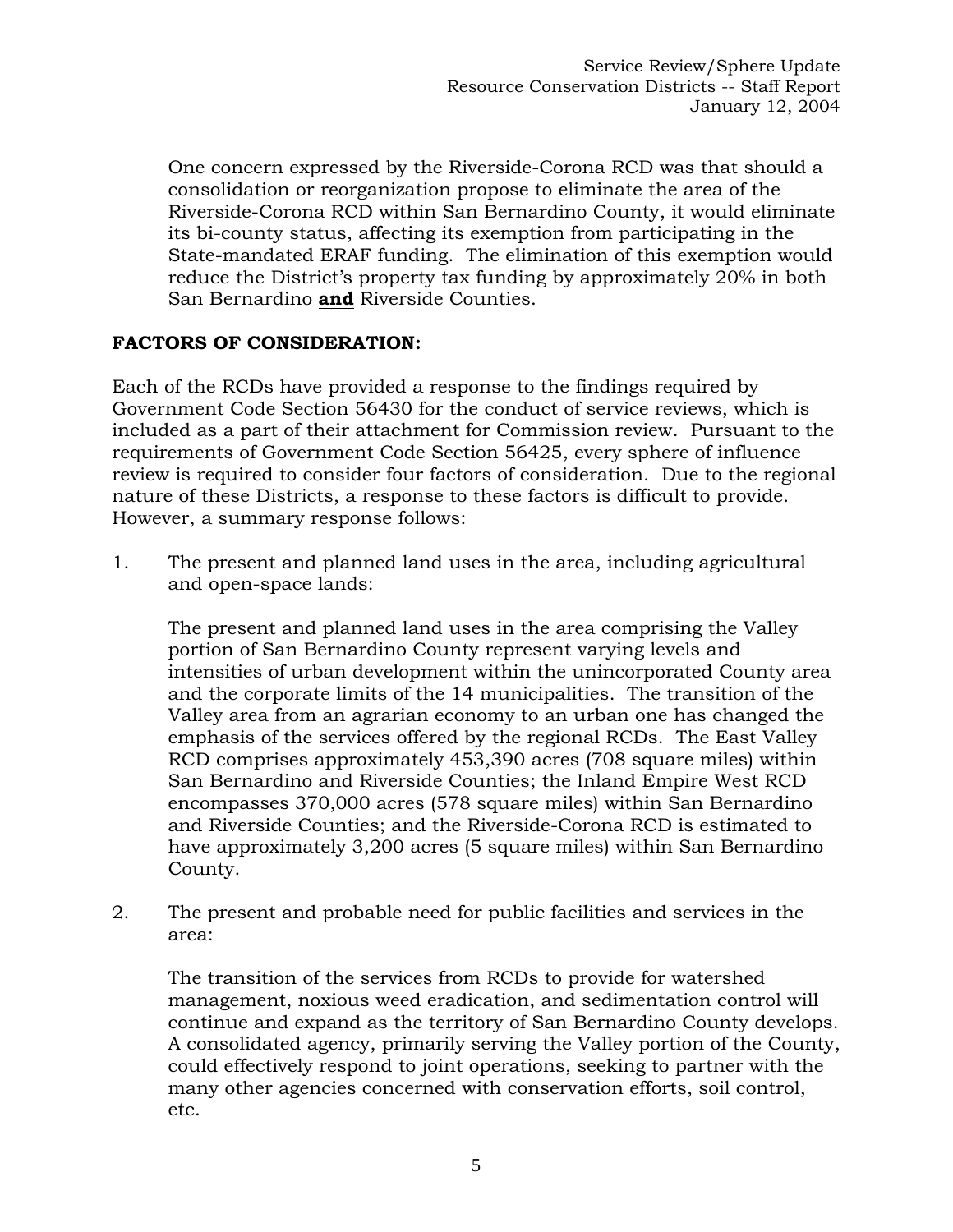3. The present capacity of public facilities and adequacy of public services that the agency to be expanded provides or is authorized to provide:

 Within their respective boundaries, each of these entities provides the full range of service to their constituents, limited by the resources available to them.

4. The existence of any social or economic communities of interest in the area.

 Due to the regional nature of these agencies, it is problematic to address this issue. However, the principal act of Resource Conservation Districts defines the area which can be included within such a district as follows.

"Territory need not be contiguous but shall be under the provisions of the same general plan or system for the control of runoff, the prevention or control of soil erosion and the development and distribution of water or land improvement."

 Consolidation of the territory of the East Valley RCD and Inland Empire West RCD within San Bernardino County would join together the area for the control of runoff into the Santa Ana River; it would join the areas between the major state contractors in the Valley area for control of runoff detrimental to water supplies, etc.

For the reasons identified above, LAFCO staff believes that the Inland Empire West RCD and East Valley RCD should be consolidated; and that the Riverside-Corona RCD should be maintained in its current configuration.

# **CONCLUSION:**

Based on the information outlined above and contained within the survey responses of the agencies, staff believes that the number of RCDs should be reduced. The question is, How many RCDs should serve the Valley? The staff is proposing that the East Valley RCD and the Inland Empire West RCD be consolidated and, in order to achieve that direction, that the East Valley RCD sphere should be expanded to include the area of the Inland Empire West RCD and include the territory not currently a part of that agency or its sphere. Staff is proposing that the Riverside-Corona RCD retain its service area within San Bernardino County so that its funding stream would be unaffected. The basis for these positions is: